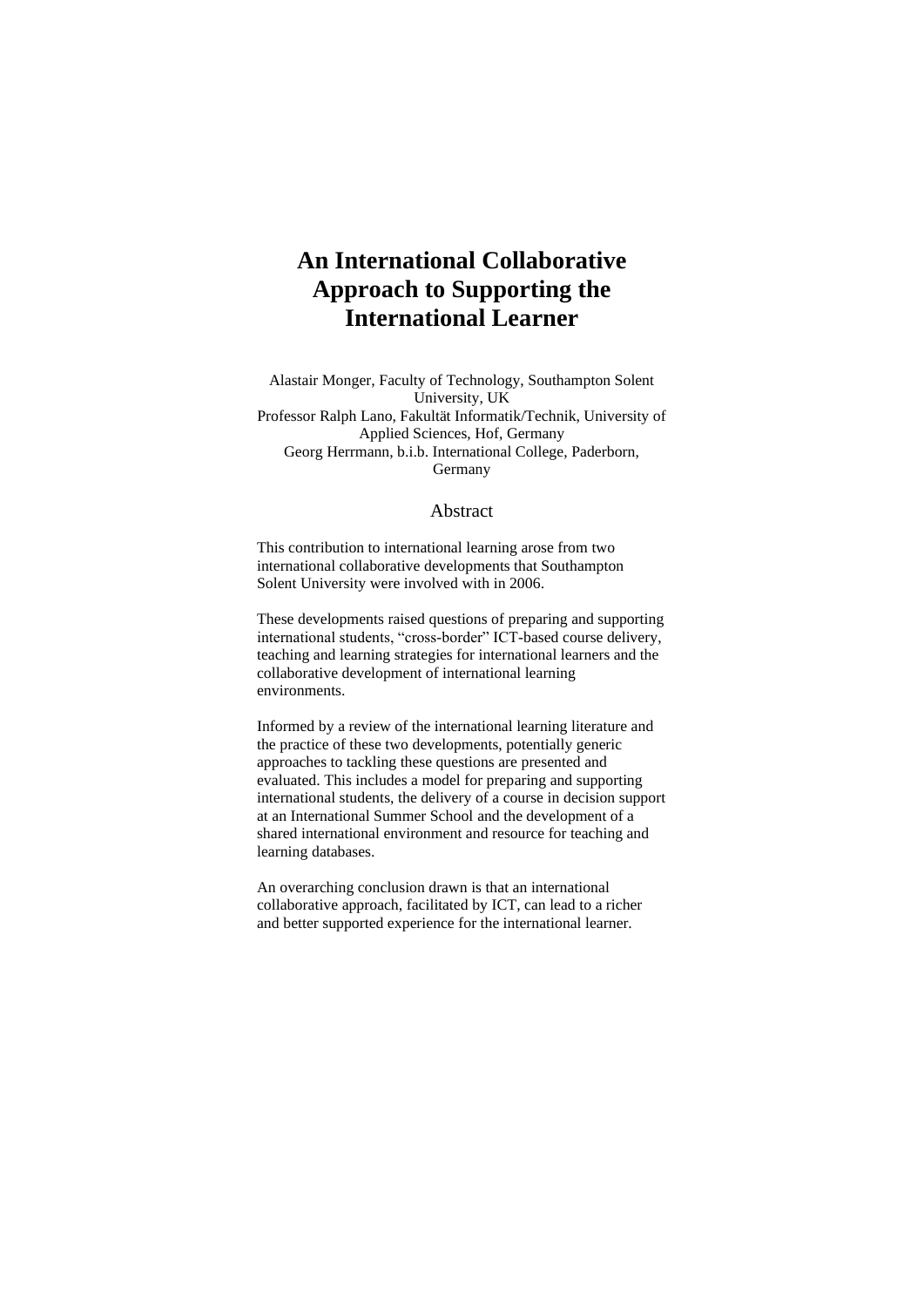## **1 Introduction**

This contribution to international learning arose from two international collaborative developments that the Faculty of Technology of Southampton Solent University (SSU) were involved with in 2006.

Firstly, a cohort of 12 students from the b.i.b. International College (b.i.b.) in Germany were expected to enter directly onto the final year of our Computing and BIT degree courses at SSU in September 2006. This raised the question:

### *How should we prepare them before they come, and support them during their studies, by an effective and efficient process?*

Secondly, as part of an EU Socrates-Erasmus partnership, SSU were invited to deliver a 3-week course in "Modelling and Analysing Data for Decision Support" (MADDS) to a group of international learners at an International Summer School at the University of Applied Sciences, Hof in Germany in July 2006. This raised two linked questions:

#### *How should we deliver in Germany (or anywhere else if the need arose), reliably and efficiently, a resource-based, practical course developed in the UK?* and

*What teaching and learning strategy should we implement for a culturally diverse group of international learners?*

Following these two separate developments, and in seeking to gain further value from the relationships established, it prompted the question:

### *What potential shared international teaching and learning environments and resources could we collaboratively develop to benefit learners and tutors in our respective institutions?*

This paper discusses and evaluates the approach we took to tackling these questions. Although the questions cover quite a wide span, the collaborative, international approach we took, and the facilitating role of ICT, are key unifying themes.

Background is provided in section 2. Section 3 is a review of the literature on international learning that informed the approaches we took. Section 4 discusses and evaluates our developing approach to supporting the b.i.b. students, section 5 discusses and evaluates the approach to delivering the decision support course at Hof and section 6 discusses progress with respect to developing shared learning environments. These approaches are evaluated, and further work is indicated where appropriate. Section 7 draws key conclusions.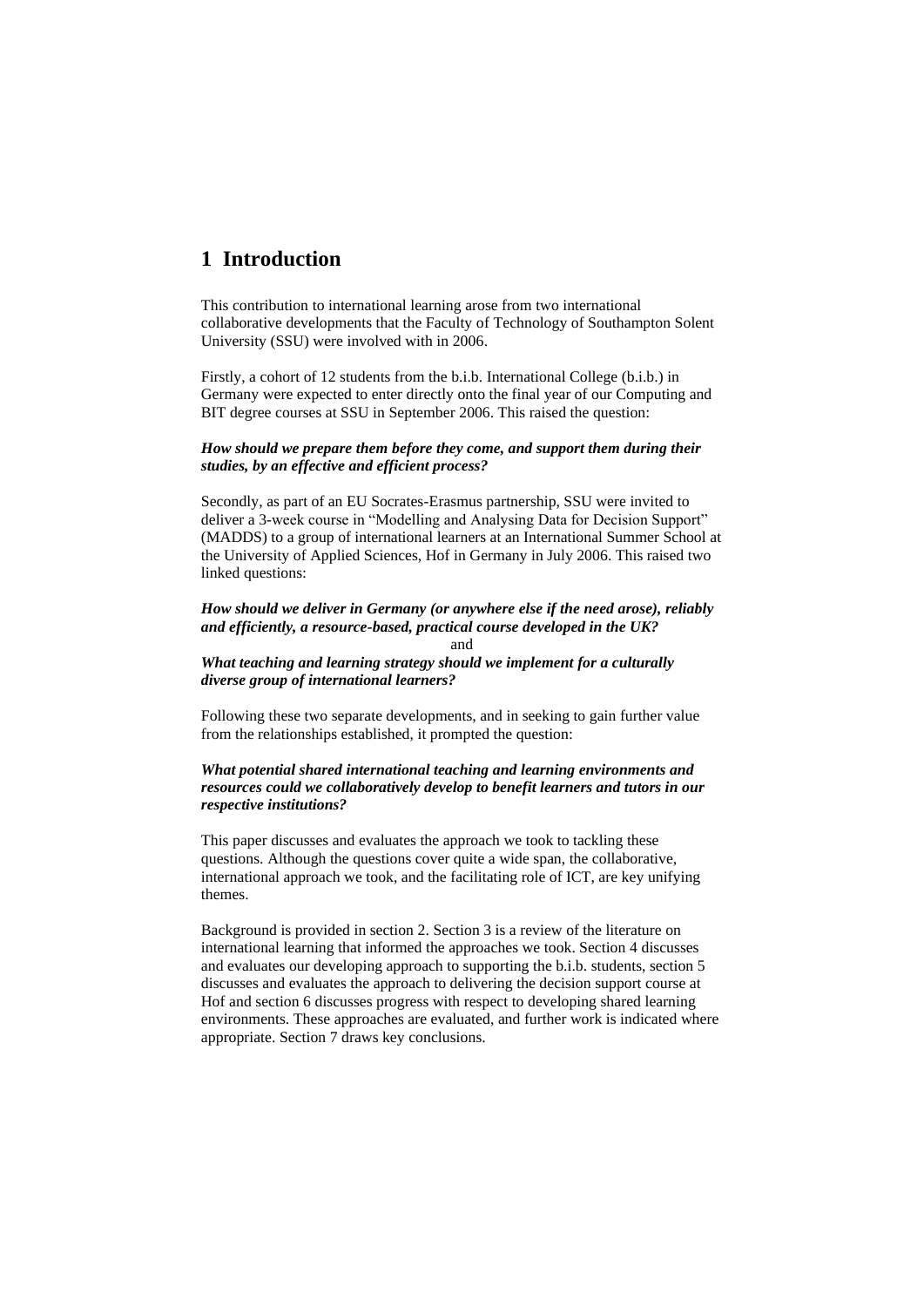## **2 Background**

The work which underpins this paper and a response to these questions was undertaken mainly during a contiguous 4-month period, split into two parts, in Germany from April to July 2006. Background to the two institutions in Germany, the relationship with SSU and how the work was resourced is provided in this section.

### **b.i.b.**

The first part was based at the b.i.b. International College in Paderborn from April to early July in 2006. b.i.b. is the "Bildungszentrum fuer Informationverarbeiteende Berufe" - ie the "Educational Centre for Information Processing Professions", and was founded in 1972 at the initiative and support of computer pioneer Heinz Nixdorf. b.i.b. is now a private, non-profit making institution that is quality assured by, and receives income from, the German HE system. b.i.b. focus on educational and training courses in IT, computing and business.

b.i.b. has a number of other campuses in central Germany located at and between Bergisch Gladbach in the west and Görlitz in the east, and a total of around 2000 students. b.i.b. Paderborn is on the same site as the Nixdorf Computer Forum reputedly the largest computer museum in the world.

The collaboration between b.i.b. and SSU started in 2005 with b.i.b. seeking a direct entry or "top-up" route at level 3 for their Computing and BIT students. The first 3 "trial" students successfully completed the 3<sup>rd</sup> year of a BSc (Hons) degree in Computer Studies in July 2006, 12 completed successfully in July 2007, 24 are currently on the courses, and up to 45 are expected in 2008. 12 students are also currently on the SSU Southampton Business School courses, and up to 35 are expected in 2008. Short visits of teaching staff in both directions have taken place.

#### **fh-hof**

The second part was to deliver the MADDS course on an inaugural 3-week "Enterprise Computing" International Summer School at the University of Applied Sciences (fh-hof). Fachhochschules (the basis of the "fh" prefix) are vocational universities in the German HE sector offering primarily undergraduate and masters degrees. fh-hof was established in 1994 in the state of Bavaria. It is a highly modern, 24-hour access campus offering undergraduate and masters degrees in computing and other technical subjects, as well as business administration.

#### **Resources**

A key resource for completing the work was remote desktop/VPN (Virtual Private Network) access to the author's PC in SSU from the fh-hof and the various b.i.b. campuses in Germany. This enabled access "as normal" to applications and files.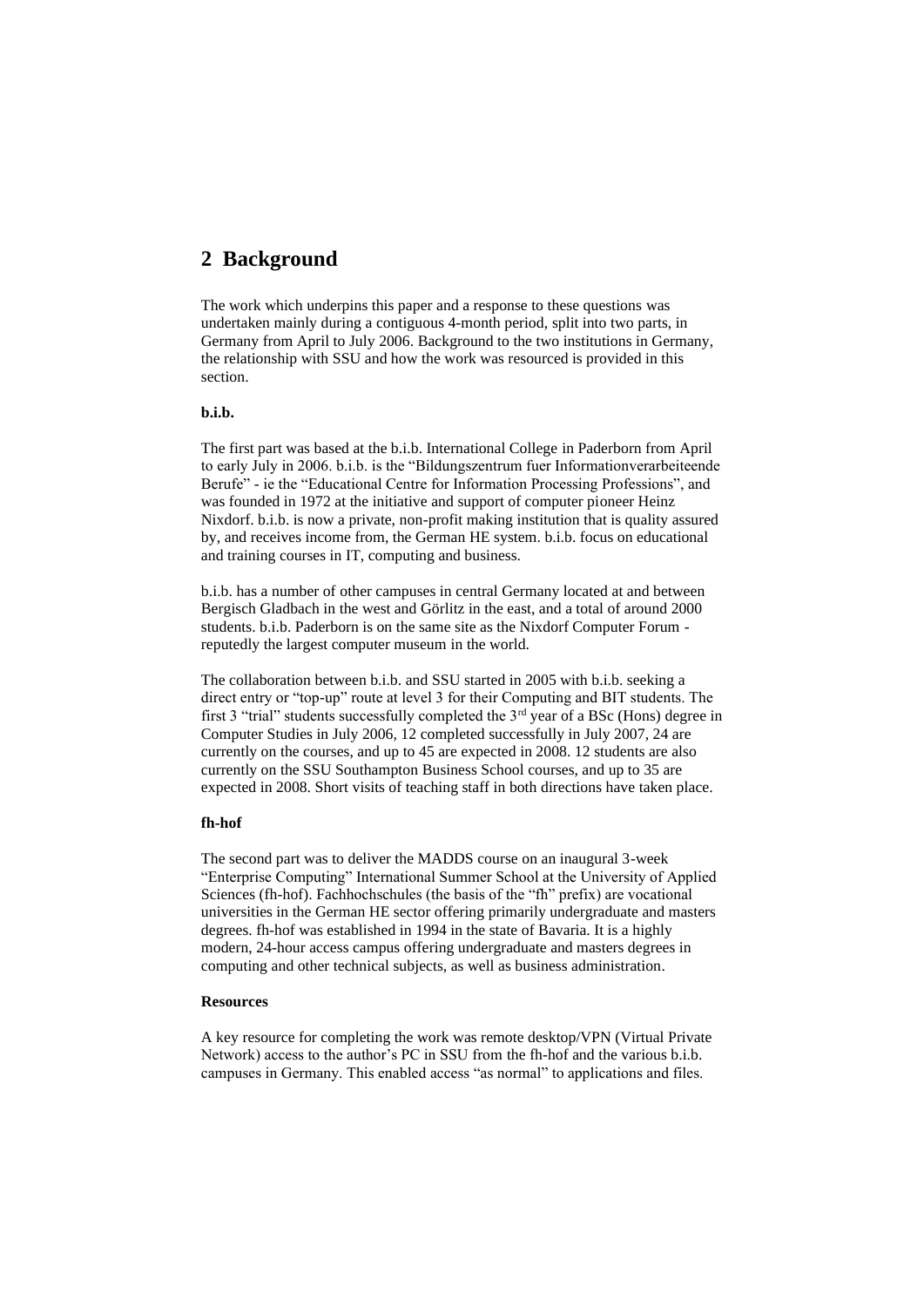There was no discernible degradation in performance over the international network except occasionally at peak periods. Reliability was high with only occasional breaks in connection, and the PC in SSU only needed to be rebooted on a couple of occasions. The SSU desktop was used about 90% of the time, and the local desktop about 10% of the time. The direct transfer of files between SSU and b.i.b. or fh-hof server drives was as quick as working at a PC on a local area network.

The remote desktop access resource facilitated the completion of normal SSU teaching and administrative responsibilities. Face-to-face teaching for 3 weeks in April/May was covered by a *quid pro quo* arrangement with an SSU colleague. Travel costs were covered by the EU Socrates-Erasmus programme. Accommodation was paid for by b.i.b and the fh-hof. No significant costs were incurred by the Faculty.

## **3 Review of International Learning**

This review informs to some extent the approaches we have taken now and might take in the future to tackling these questions.

#### **Preparing and supporting international students**

Some sources (eg UKCISE [1]) argue that it is important first to devise a strategy for supporting the international learner. However, there is little evidence of actual strategies and models that have been shown to help course teams in supporting international learners. Moreover, there is little evidence of more collaborative approaches in supporting the international learner except perhaps in the context of joint degrees.

There are several studies arguing the need for induction (Ottewill [2], Ferris [3]). Furthermore, there is wide agreement and practice now for the preparation of international students for study before arrival (eg UKCISE [1]). There are a number of general web sites (eg British Council [4]) which provide general cultural, procedural, language and other essential information. It is difficult to access and assess the provision of general and/or more specific support in institutional virtual learning environments (VLEs) and intranet sites.

There are many studies that focus on approaches to encourage cultural "mixing" and integration, and the taking into account of varying teaching and learning backgrounds. These refer to the use of online collaborative tools (such as blogs) to facilitate this. However, there is less evidence of the provision of more specific academic preparation, although some authors (eg Kimber [5]) discuss the need for preparing for undergraduate final year projects.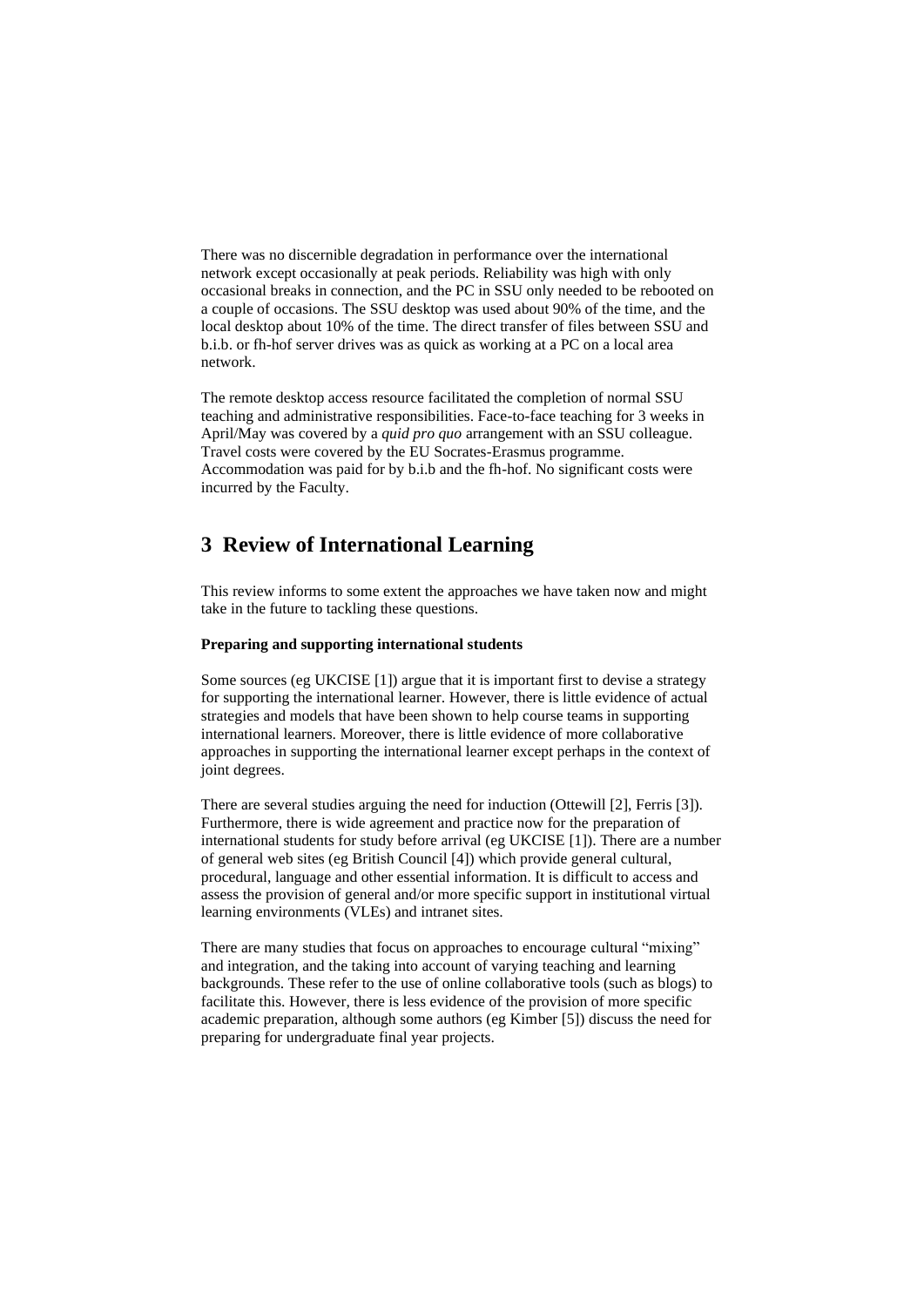It is apparent from the literature that there are many different aspects to potentially improving the international learner experience. Section 5 will show how we have analysed our particular international learner support requirements, and have designed and focussed our provision and support accordingly.

#### **Delivering practical courses remotely and across international borders**

There is comparatively little in the literature on delivering practical courses, whether online or not, in other countries or to learners of varied cultural backgrounds.

One general approach for courses is to use a web-based VLE that enables the delivery of learning resources, and of generic VLE learning tools, remotely. For example, Global Campus [6] at Middlesex University is a learning environment designed to support international learners at a distance in tandem with local support tutors.

The provision, operation and support of software applications for practical learning activities is more problematic though. Festervand et al [7] discussed the delivery of a US Information Systems course in France, including issues of language/keyboard differences and the use of the Excel spreadsheet and other applications.

The availability of open source and virtualisation software, and the improvement of international functionality of application and operating system software, has certainly eased the teaching and learning of IT/computing subjects in recent years. However, there appears little in the literature on this subject.

### **Teaching and learning strategies for culturally diverse learner groups**

Many studies refer to differences in teaching and learning cultures, but there appears comparatively little on strategies and approaches for handling culturally diverse learner groups. Moreover. there appears little in the literature relating specifically to computing/IT courses.

### **Development of shared international teaching and learning environments and resources**

There are a number of strategic sources that call for the development of collaborative projects such as joint degrees etc. For example, the Bologna Declaration [8] asserts that the *"The European dimension shall be promoted in HE through curricula, inter-institutional co-operation and mobility schemes for both students and teachers/researchers".*

However, there seems less emphasis on practical, subject-based developments that could also yield mutual benefits to institutions and their learners. The British Columbia Centre for International Education [9] argues for *"linked assignments*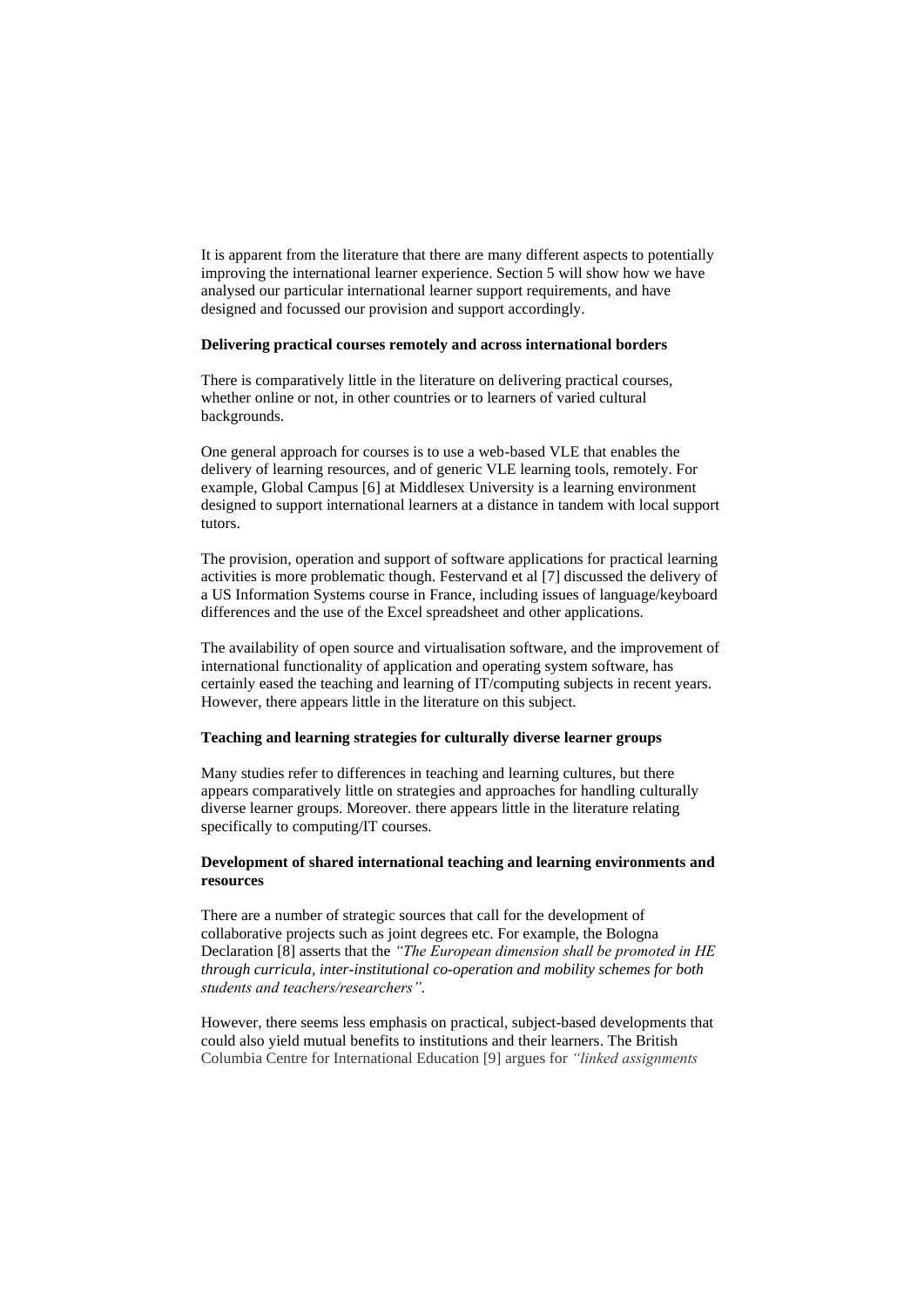*which require interaction with other cultural groups, domestically or abroad in order to gain international perspectives related to the completion of a specific project or assignment"*. They also argue for staff experience abroad (which we would agree with of course!). One good example of international collaboration, which recognises the importance of the international dimension in geography, is the International Network for Teaching Geography in Higher Education [10].

## **4 Preparation and Support of the b.i.b. International Students**

The homogenous educational and cultural characteristics of the international students (ie all from b.i.b. and Germany), and the economic size of the cohort (currently 24), enables a more focussed "horses-for-courses" strategy than would normally be possible for supporting smaller numbers from more disparate cultural sources. Furthermore, the ESRC [11] asserts there are many similarities between the German and UK HE systems and learner experiences.

Our current strategy can be explained in the context of the model in Figure 1. This shows a cyclical, continually reviewed process (of up to 24 months for the one academic year of study) from attraction to graduation, and an online environment (including the SSU myCourse VLE) to support this process. Specific "actions" that the b.i.b. student can take at each stage in the process are also indicated. This strategy is also designed to achieve not only effective support, but also efficient support as the number of students scales up.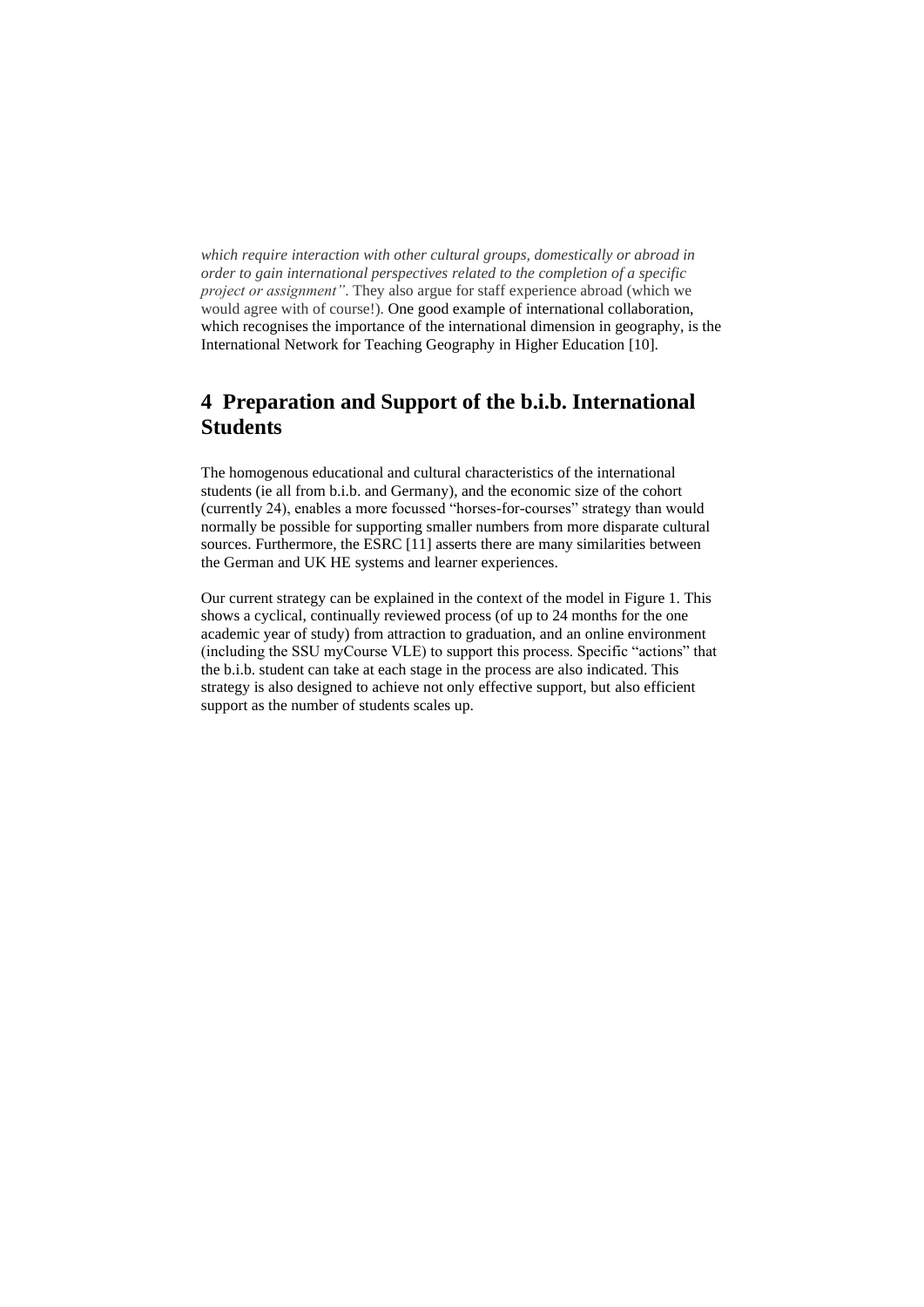

**Figure 1 – Model of Preparing and Supporting the b.i.b. International Learner**

The review of the overall approach, and an update of the current cohort's progress, takes place conveniently in November when the b.i.b. leaders visit for the previous cohort's graduation.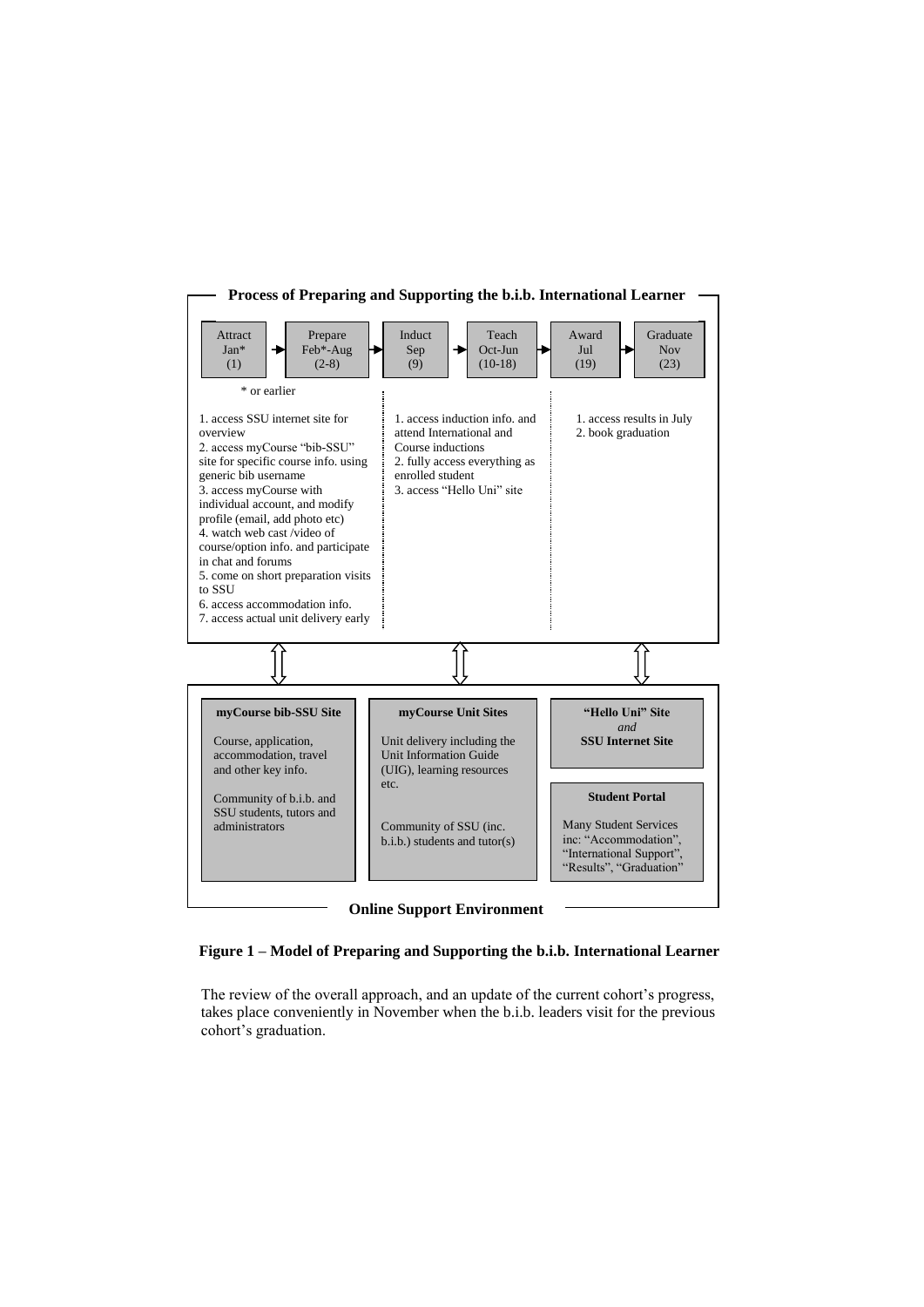The "b.i.b.-SSU" site is subject to continual update and improvement, and supports throughout the process including when SSU staff meet the b.i.b. students in Germany. Figure 2 provides evidence of usage by showing the "hits" on the site at an average of around 20 from October to December 2007, but then steeply rising to around 170 in mid-January 2008. Note that a brief peak of 25 "chat" posts occurred in a trial of a web cast to b.i.b. followed by a chat session.



**Figure 2 – b.i.b. Student Usage of the SSU- b.i.b. Site in the "Attract" and Early "Prepare" Stages**

One specific and important area of preparation and support relates to the curriculum. A detailed analysis (not included here for the sake of brevity) revealed that the match between the levels 1 and 2 computing curriculum (thus enabling direct entry into level 3) was remarkably close between SSU and b.i.b. However, we have identified that the academic aspect of the final year project and software requirements analysis are areas where the b.i.b. students could benefit from some additional preparation. This was achieved through short, relatively low-cost exchange visits by relevant subject staff, and access to learning resources online.

Informal and anecdotal feedback from b.i.b. students and staff (and SSU staff) of this provision is good so far. However, further research and a methodology is required to measure how effective and efficient this online support is, and how it might be improved. One enhancement possibility, for example, is to extend the use of collaborative tools such as forums and blogs. A further and broader question is whether a more generalised form of the model could also be applied to other course contexts with (or without) the presence of international learners.

## **5 Delivery of the "MADDS" course at the fh-hof**

This course is described in some detail as it contributes significantly in context to the international themes of this paper. However, the "decision support" subject content is kept to a minimum.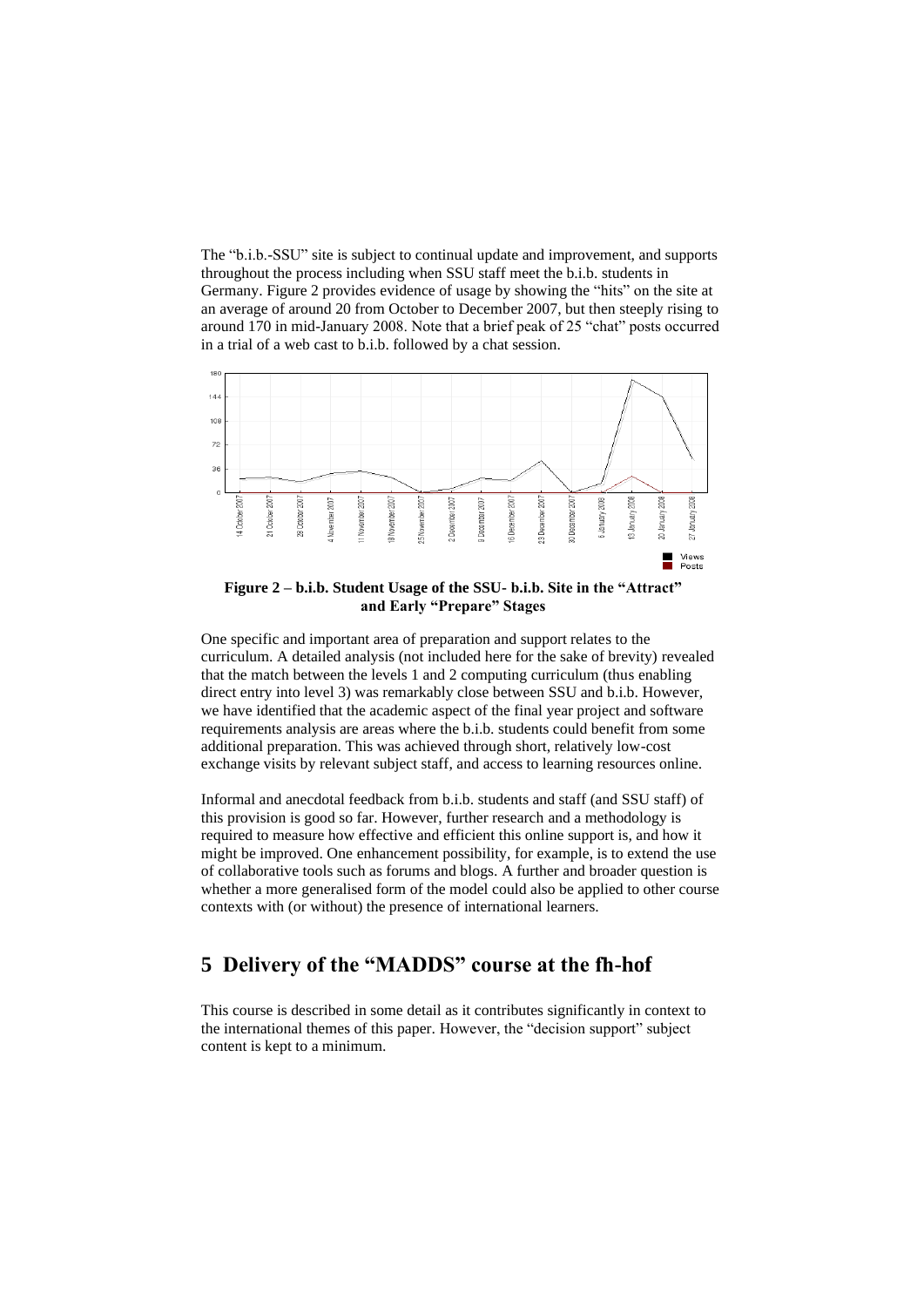#### **Overview**

The course initially sets data warehousing, online analytical processing (OLAP) and data mining in a business need context, and then focusses on a practical approach to multi-dimensional/OLAP modelling and analysis using iSQLPlus/Oracle and Excel/OpenOffice spreadsheet tools.

The 1st week of the course revised key underpinning database skills, the 2nd week focussed on establishing OLAP concepts and techniques, and the 3rd week focussed on applying these skills to a more realistic business decision support scenario. This scenario contained international data (eg of a country such as Germany) which enabled students to develop solutions they could better relate to.

The course was taken by mainly final year degrees students from the Ukraine (2), South Africa, Sudan, Poland, India and Albania. The course was rated 7.5 credits under the European Credit Transfer and Accumulation System (ECTS). All the students were capable, motivated and consequently passed.

#### **Teaching and Learning Approach**

The approach taken was adapted from that used by the tutor when delivering this topic in the UK. Essentially, this is to apply an appropriate mix of face-to-face and/or ICT-based teaching and learning methods to meet the learning outcomes, and to cater for as wide a range of learning styles and cultural backgrounds as possible.

The approach was underpinned by a wide range of online learning resources including a course narrative, presentations, digitised chapters from books, online quizzes etc. Initially, concepts and techniques were presented by a mix of specified background reading, lectures and demonstrations. This was followed by corresponding and focussed practice activities. The student then drew upon, and synthesised from, these established core skills and knowledge in the context of the business decision support scenario in the 3rd week.

80% of the students on the MADDS course were familiar with the mix of approaches (including student-centred) used on the course. 90% of the MADDS students also found the online provision of resources very helpful to their learning. It is also the case that these views were consistent with the b.i.b. students studying this subject on the computing/IT courses at SSU.

### **Online and "cross-border" course delivery**

The practical context and learning resources for this and other database courses have been delivered online to both distance and on-campus learners via the SSU virtual learning environment (VLE) for the past 5 years. This includes access from outside the firewall to the OLAP databases in an Oracle server using the iSQLPlus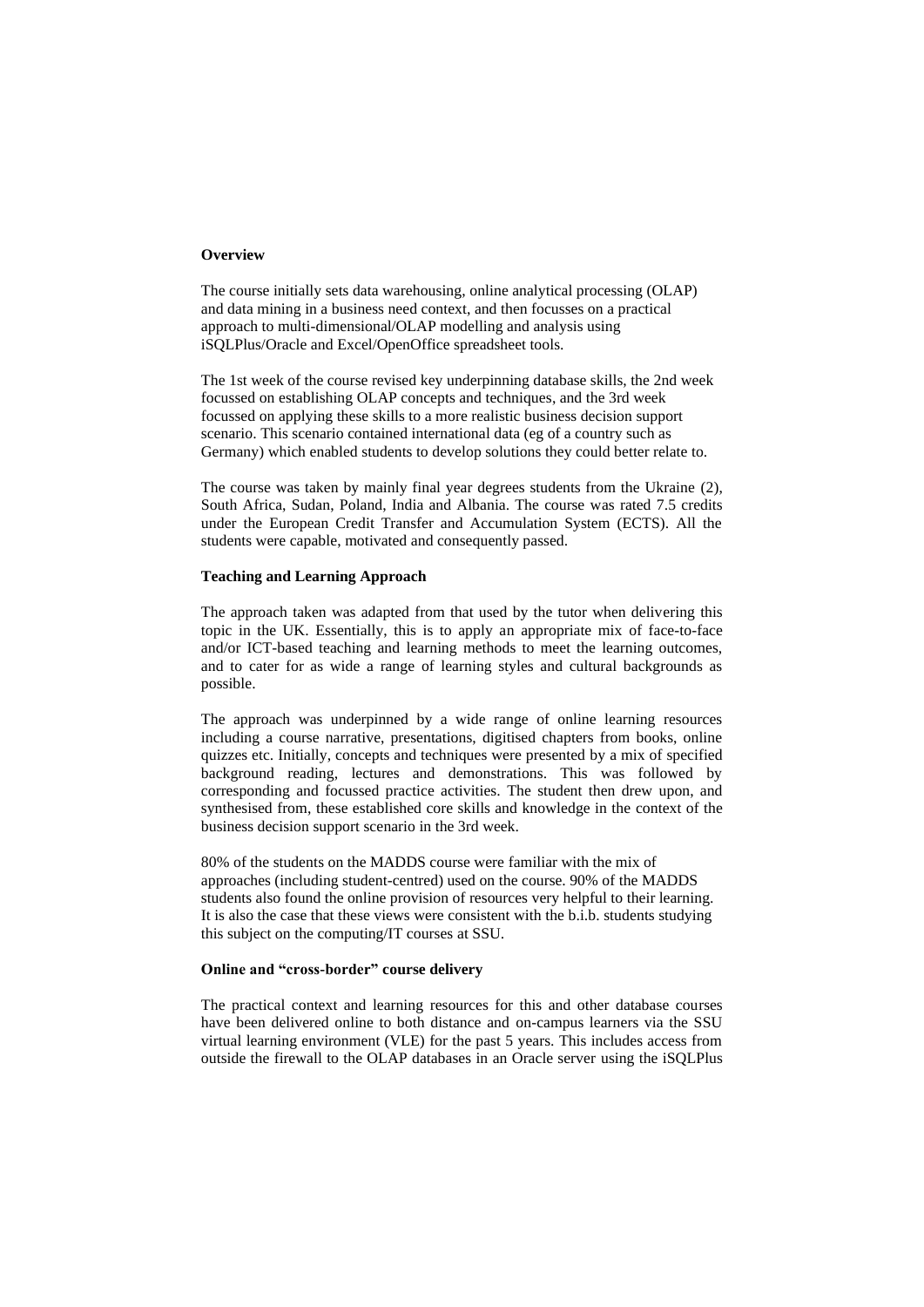tool. This server-based approach was used without change for the delivery of the course at the fh-hof.

The only significant difference was the use of OpenOffice (in addition to Excel) on the client. An English language environment was achieved by using VMWare virtualisation software in conjunction with a Windows operating system acquired under the Microsoft Academic Alliance, and the use of USB US keyboards.

The approach we took proved successful with no significant issues to resolve. This was confirmed by student feedback. Notably, 100% were satisfied with the speed of retrieval of data records from the UK over the internet.

## **6 Shared International Teaching and Learning Environments**

The rationale for establishing a shared international teaching and learning environment is to provide a richer, more realistic, international experience for the learning of a subject (in this case databases) than might otherwise be possible. An economy of effort could also be gained from the sharing of the associated learning resources.

We decided to start with establishing an international distributed database based on an international company scenario. For example, the employee records of the German site of this company are held in the local database in Germany and similarly with the UK employee records held in the UK. The actual databases are of course at the fh-hof and SSU, but this is transparent to the student and so this is indeed a realistic international distributed database scenario.

In addition, the associated learning resources for distributed databases have been made available through the SSU VLE for the benefit of the fh-hof, b.i.b. and SSU students in 2006-07 and 2007-08. Anecdotal feedback so far is good.

Following further development of the international distributed database, we aim to experiment with sharing the teaching of this and other database topics such as OLAP. One possible model might be for the tutor at SSU (say) to facilitate/lead the teaching of distributed databases (say) with video-conferenced sessions, emoderation of forums, chat sessions etc. The tutor at fh-hof would provide the backup face-to-face support for learning and assessment with the fh-hof students. Tutor roles could then be reversed with the tutor at fh-hof facilitating/leading the teaching of OLAP, say. All of this would be underpinned by enhancing the existing SSU online database of database learning resources with resources from the fh-hof. This should result in a significant economy of effort as well as a richer teaching and learning experience.